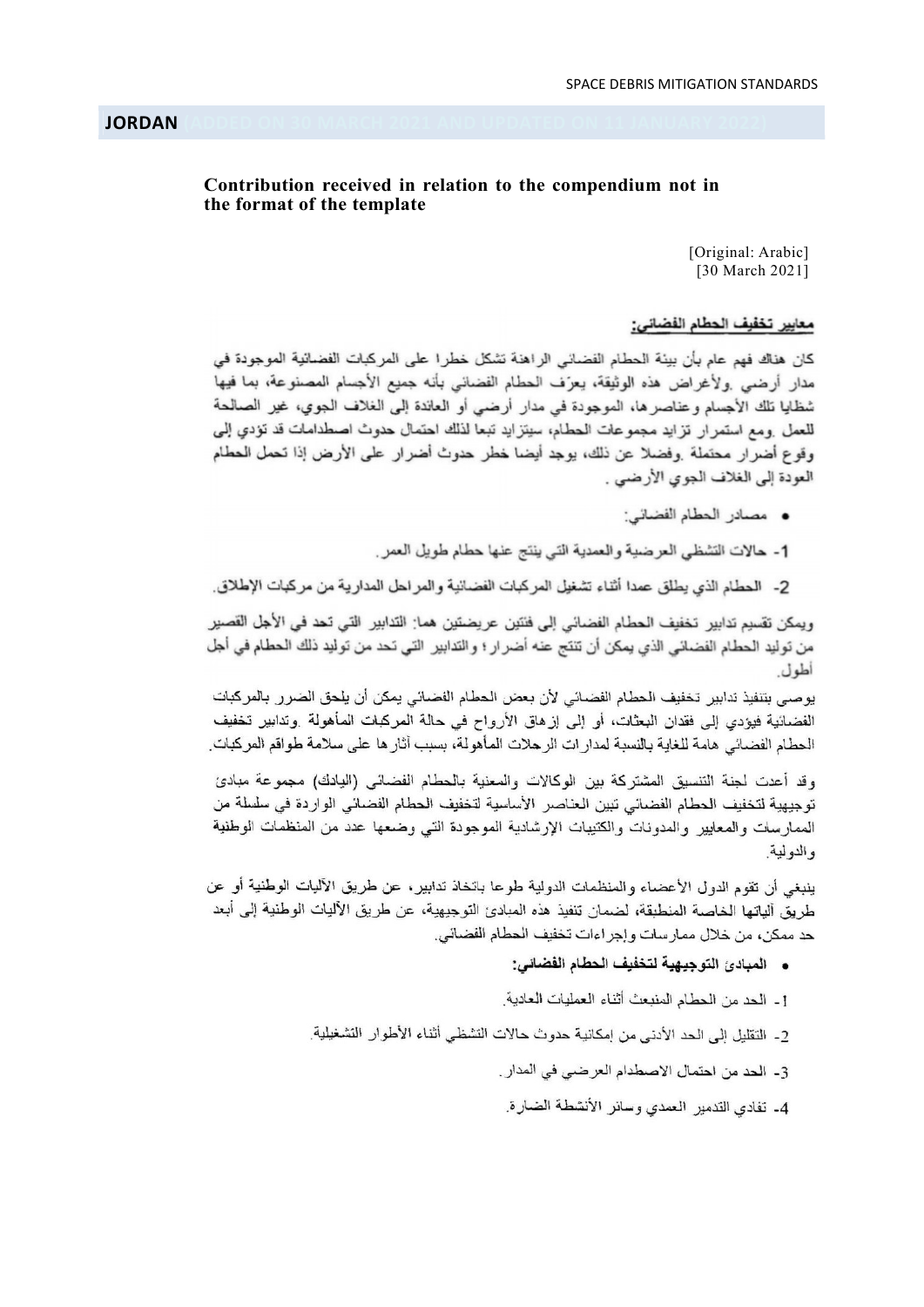### SPACE DEBRIS MITIGATION STANDARDS

[English] [30 March 2021]

#### Space debris mitigation standards

 It has been a common understanding that the current space debris environment poses a risk to spacecraft in Earth orbit. For the purpose of this document, space debris is defined as all human-made objects, including fragments and elements thereof, in Earth orbit or reentering the atmosphere, that are non-functional. As the population of debris continues to grow, the probability of collisions that could lead to potential damage will consequently increase. In addition, there is also the risk of damage on the ground, if debris survives Earth's atmospheric re-entry.

#### Sources of space debris:

1. Accidental and intentional break-ups which produce long-lived debris

 2. Debris released intentionally during the operation of launch vehicle orbital stages and spacecraft

 Space debris mitigation measures can be divided into two broad categories: those that curtail the generation of potentially harmful space debris in the near term and those that limit their generation over the longer term.

 The implementation of space debris mitigation measures is recommended since some space debris has the potential to damage spacecraft, leading to loss of mission, or loss of life in the case of crewed spacecraft. For crewed flight orbits, space debris mitigation measures are highly relevant due to crew safety implications.

 A set of mitigation guidelines has been developed by the Inter-Agency Space Debris Coordination Committee (IADC), reflecting the fundamental mitigation elements of a series of existing practices, standards, codes and handbooks developed by a number of national and international organizations.

 Member States and international organizations should voluntarily take measures, through national mechanisms or through their own applicable mechanisms, to ensure that these guidelines are implemented, to the greatest extent feasible, through space debris mitigation practices and procedures.

### Space debris mitigation guidelines

- 1. Limit debris released during normal operations
- 2. Minimize the potential for break-ups during operational phases
- 3. Limit the probability of accidental collision in orbit
- 4. Avoid intentional destruction and other harmful activities
- 5. Minimize potential for post-mission break-ups resulting from stored energy

 6. Limit the long-term presence of spacecraft and launch vehicle orbital stages in the low-Earth orbit region after the end of their mission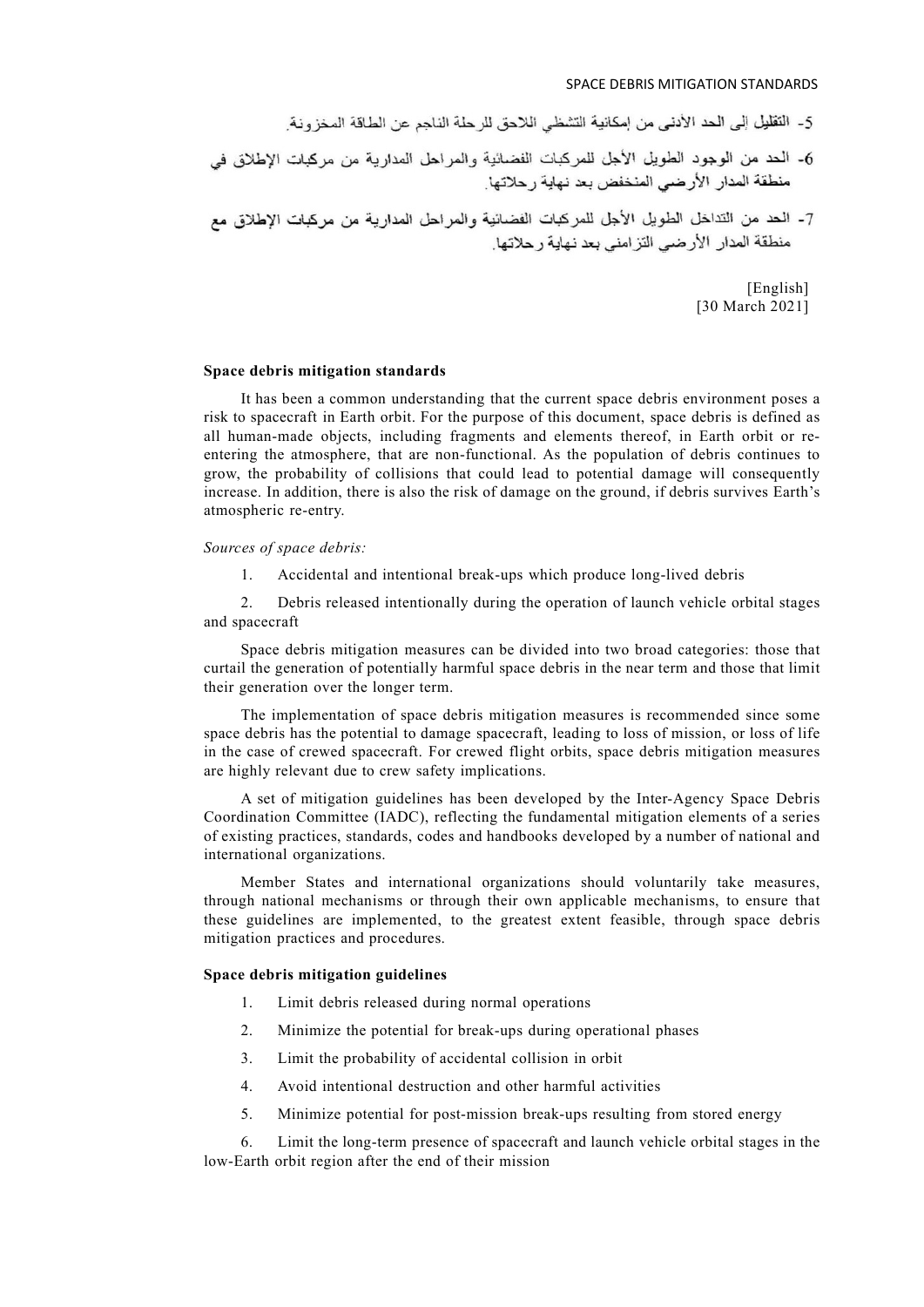Limit the long-term interference of spacecraft and launch vehicle orbital stages  $7_{\scriptscriptstyle{\circ}}$ with the geosynchronous Earth orbit region after the end of their mission.

> [Original: Arabic] [11 January 2022]

# معابير تخفيف الحطام الفضائي:

كان هناك فهم عام بأن بيئة الحطام الفضائي الراهنة تشكل خطرا على المركبات الفضائية الموجودة في مدار أرضي .ولأغراض هذه الوثيقة، يعرّف الحطام الفضائي بأنه جميع الأجسام المصنوعة، بما فيها شظايا تلك الأجسام وعناصرها، الموجودة في مدار أرضي أو العائدة إلى الغلاف الجوي، غير الصالحة للعمل .ومع استمرار تزايد مجموعات الحطام، سيتزايد تبعا لذلك احتمال حدوث اصطدامات قد تؤدي إلى وقوع أضرار محتملة .وفضلا عن ذلك، يوجد أيضا خطر حدوث أضرار على الأرض إذا تحمل الحطام العودة إلى الغلاف الجوي الأرضي .

• مصادر الحطام الفضائي: ١–حالات التشظي العرضية والعمدية التي ينتج عنها حطام طويل العمر . ٢– الحطام الذي يطلق عمدا أثناء تشغيل المركبات الفضائية والمراحل المدارية من مركبات

الاطلاق.

ويمكن تقسيم تدابير. تخفيف الحطام الفضائي إلى فئتين عريضتين هما: التدابير. التي تحد في الأجل القصير. من توليد الحطام الفضائي الذي يمكن أن تنتج عنه أضرار ؛ والتدابير التي تحد من توليد ذلك الحطام في أجل أطول.

يوصـي بتنفيذ تدابير. تخفيف الـحطـام الفضـائي لأن بعض الـحطـام الفضـائي يمكن أن يلحق الضرر بالمركبات الفضائية فيؤدي إلى فقدان البعثات، أو إلى إزهاق الأرواح في حالة المركبات المأهولة وتدابير تخفيف الحطام الفضائي هامة للغاية بالنسبة لمدارات الرحلات المأهولة، بسبب آثارها على سلامة طواقم المركبات.

وقد أعدت لجنة التتسيق المشتركة بين الوكالات والمعنية بالحطام الفضائي (اليادك) مجموعة مبادئ توجيهية لتخفيف الحطام الفضائي تبين العناصر الأساسية لتخفيف الحطام الفضائي الواردة في سلسلة من الممارسات والمعابير والمدونات والكتيبات الإرشادية الموجودة التي وضعها عدد من المنظمات الوطنية والدولية.

ينبغي أن تقوم الدول الأعضاء والمنظمات الدولية طوعا باتخاذ تدابير ، عن طريق الآليات الوطنية أو عن طريق آلياتها الخاصة المنطبقة، لضمان تنفيذ هذه المبادئ التوجيهية، عن طريق الآليات الوطنية إلى أبعد حد ممكن، من خلال ممارسات وإجراءات تخفيف الحطام الفضائي.

المبادئ التوجيهية لتخفيف الحطام الفضائي:

١- الحد من الحطام المنبعث أثناء العمليات العادية.

٢- التقليل إلى الحد الأدنى من إمكانية حدوث حالات التشظي أثناء الأطوار التشغيلية. ٣- الحد من احتمال الاصطدام العرضي في المدار . ٤- نفادي التدمير العمدي وسائر الأنشطة الضارة. ٥- التقليل إلى الحد الأنني من إمكانية التشظي اللاحق للرحلة الناجم عن الطاقة المخزونة.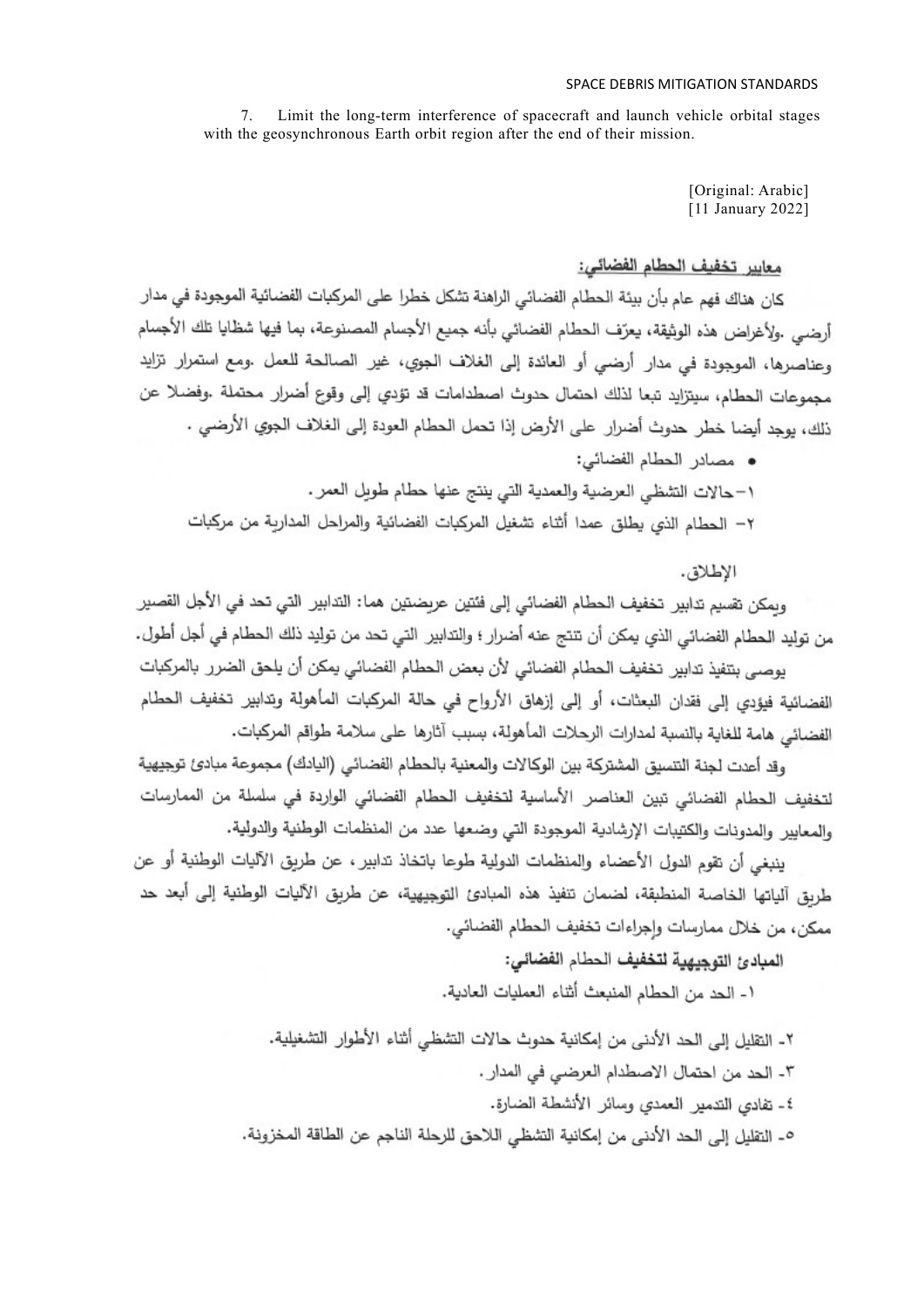[English] [11 January 2022]

### Space debris mitigation standards

 It has been a common understanding that the current space debris environment poses a risk to spacecraft in Earth orbit. For the purpose of this document, space debris is defined as all human-made objects, including fragments and elements thereof, in Earth orbit or reentering the atmosphere, that are non-functional. As the population of debris continues to grow, the probability of collisions that could lead to potential damage will consequently increase. In addition, there is also the risk of damage on the ground, if debris survives reentry into Earth's atmosphere.

## Sources of space debris:

1. Accidental and intentional break-ups which produce long-lived debris

2. Debris released intentionally during the operation of launch vehicle orbital stages and spacecraft

Space debris mitigation measures can be divided into two broad categories: those that curtail the generation of potentially harmful space debris in the near term and those that limit their generation over the longer term.

The implementation of space debris mitigation measures is recommended since some space debris has the potential to damage spacecraft, leading to loss of mission, or loss of life in the case of crewed spacecraft. For crewed flight orbits, space debris mitigation measures are highly relevant due to crew safety implications.

A set of mitigation guidelines has been developed by the Inter-Agency Space Debris Coordination Committee (IADC), reflecting the fundamental mitigation elements of a series of existing practices, standards, codes and handbooks developed by a number of national and international organizations.

Member States and international organizations should voluntarily take measures, through national mechanisms or through their own applicable mechanisms, to ensure that these guidelines are implemented, to the greatest extent feasible, through space debris mitigation practices and procedures.

## Space debris mitigation guidelines

- 1. Limit debris released during normal operations
- 2. Minimize the potential for break-ups during operational phases
- 3. Limit the probability of accidental collision in orbit
- 4. Avoid intentional destruction and other harmful activities
- 5. Minimize potential for post-mission break-ups resulting from stored energy

6. Limit the long-term presence of spacecraft and launch vehicle orbital stages in the low-Earth orbit region after the end of their mission